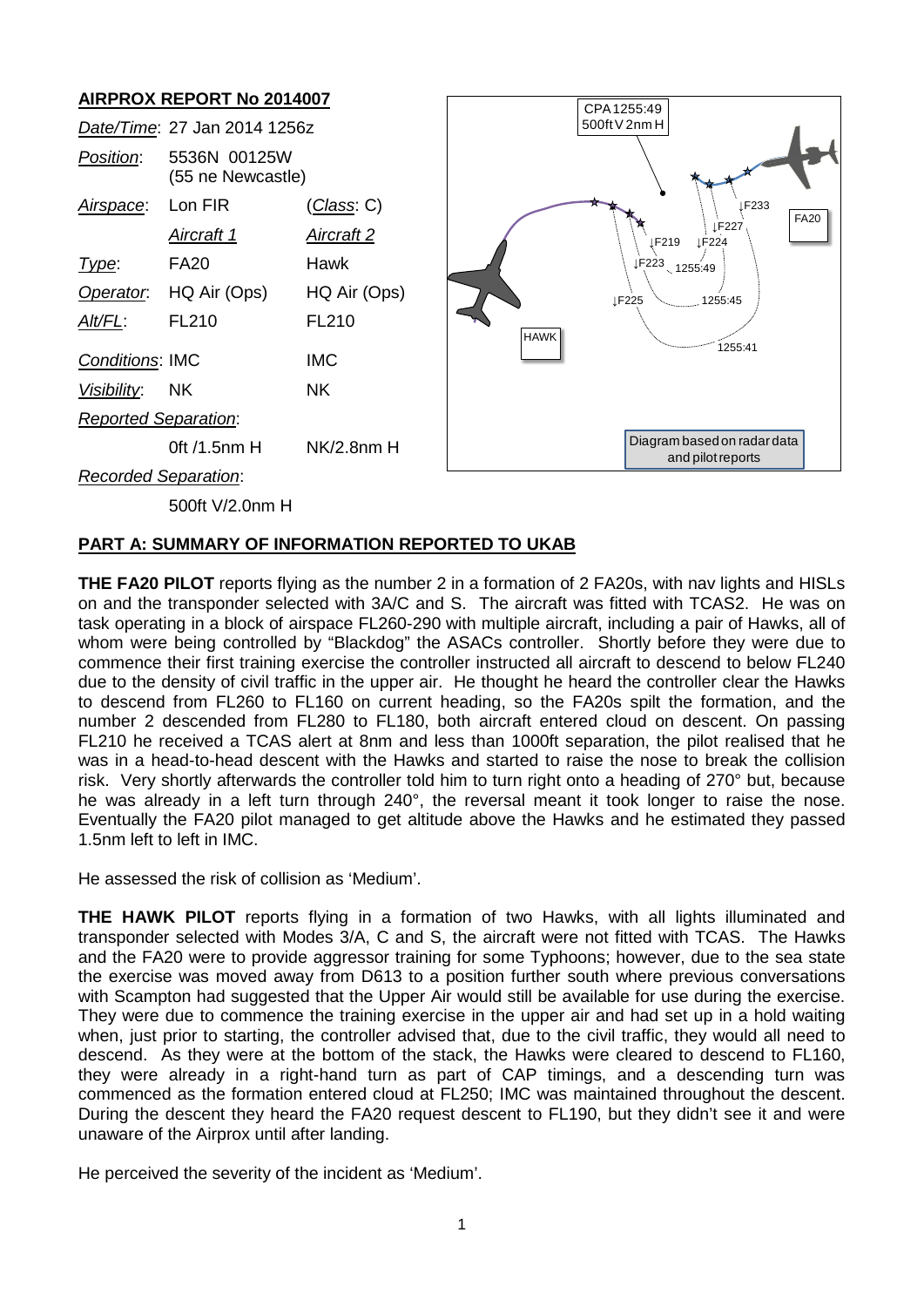**THE WEAPONS CONTROLLER (WC)** reports controlling a 5v5 training mission with multiple aircraft. He described his workload as high. Prior to the sortie commencing the aircraft were in a hold between FL260 and FL370 and he had been extremely busy trying to co-ordinate, on eight occasions, his aircraft with the civil upper air traffic. He was reluctant to immediately descend all of the aircraft out of the upper air because he knew this would cause some of the crews a fuel issue later in the sortie. Although all of the GAT had been co-ordinated, an additional civil track was about to become a factor because it needed to descend from FL380 to FL250 through the airspace he was using. This was the deciding factor in descending all the aircraft to below FL245; however, the controller needed to delay the instruction to descend until one of the co-ordinated tracks had passed clear. He cleared a Typhoon to descend: the Hawks were south west of both the Typhoon and the FA20, but heading north, so he instructed them to turn onto a heading of 180° and descend. The FA20s were also given a descent as the controller perceived them to be steady on a heading of 270°. However, radar latency prevented him from seeing that the FA20s were in fact in a left-turn and passing 240°. They reversed their turn when instructed but their fast rate of descent compared to the Hawks slow rate meant that they came within 2nm and 400ft of each other at FL225. Throughout this time the controller recalls being distracted by both landline calls from the Fighter Allocator and monitoring the civil track that was also descending through the area.

He perceived the severity of the incident as 'Medium'.

**THE FIGHTER ALLOCATOR (FA)** reports that she was supervising a busy unit with the two 5v5 positions plus the fighter marshall; she also had a student with her and assessed the unit workload as high. She was aware that the WC was busy and had co-ordinated a lot but, due to listening to both frequencies, she couldn't keep up with exactly which tracks were co-ordinated against which aircraft. She could tell that the controller was speaking on the landline, but felt that not enough traffic information was being passed to the aircraft on the frequency. As soon as she saw the civil track descending from the east, she called the controller to tell him to descend all of his aircraft to below FL245. She had to make that phone call on two further occasions before the controller passed the instructions to the aircraft. Once the descent had begun, she reminded the controller to focus on flight safety and to keep his own aircraft separated as they descended; however she hadn't realised he had neglected to tell the Hawks and the FA20s about each other.

## **Factual Background**

The weather at RAF Leeming was recorded as:

METAR EGXE 271250Z 20008KT 9999 FEW018 BKN025 08/04 Q0981 BLU TEMPO SCT018 WHT

## **Analysis and Investigation**

## **Military ATM**

This incident occurred between a formation of 2 Hawks and a Falcon FA20. All aircraft were under a Radar Control Service followed by a Traffic Service from the same WC. Due to the sea state, the exercise was moved from D613 to above D513, as per Figure 1. Levels required for deconfliction had been pre-briefed, and the SOP is for the crews to be cleared into a block and an operating area for the mission.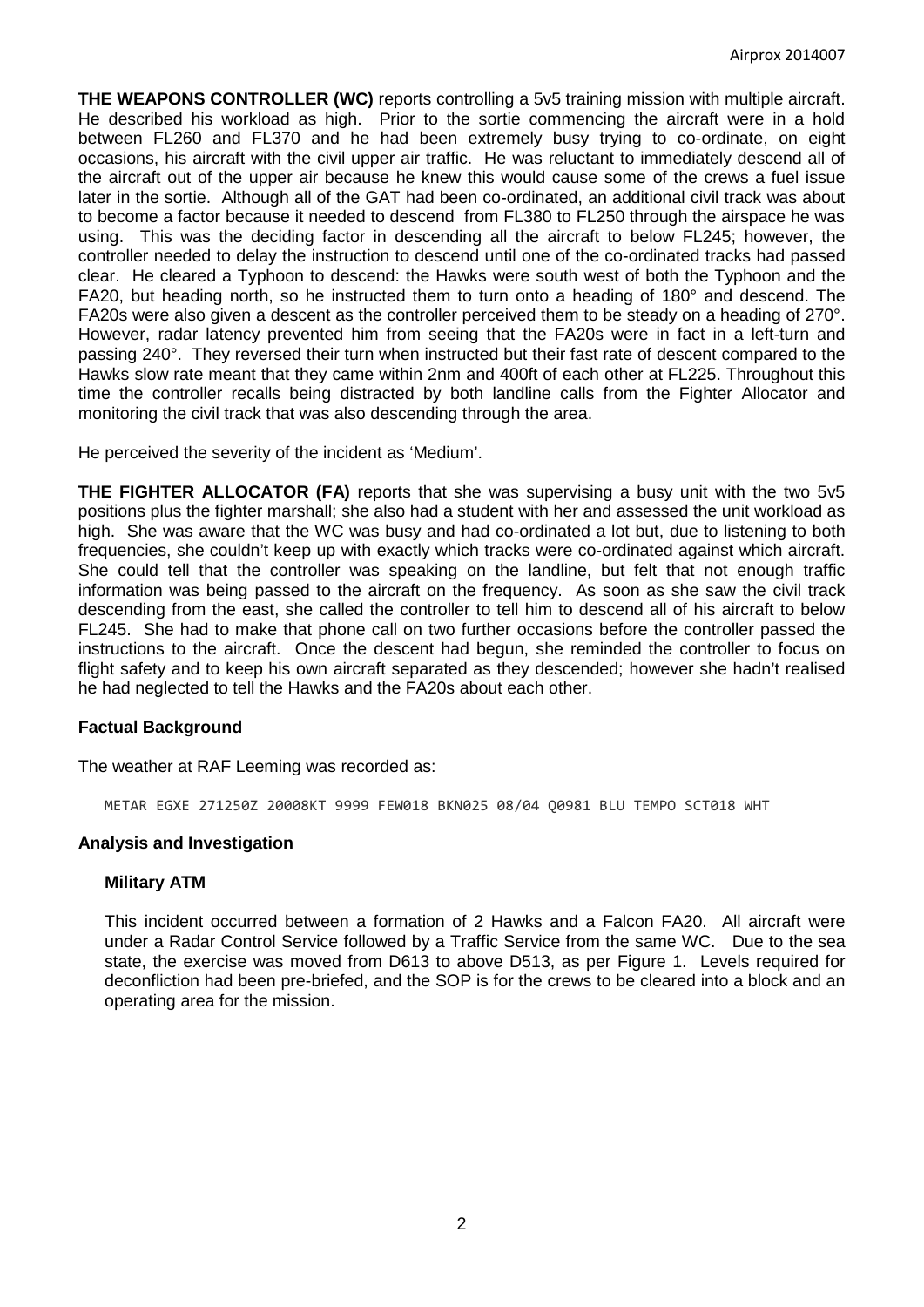

Figure 1: Managed Danger Areas.

At 1251:08 the FA informed the WC that there were many non-exercise aircraft to descend through the level of the aircraft in the stack and that all his aircraft should be out of the upper air. A landline call was initiated at 1252:28 to confirm that the WC had understood and that all aircraft were to be pushed into the 'lower air'. At 1253:51 the FA instructed the WC again to descend the aircraft out of the upper air.

At 1254:05, the WC transmits, "*All players,* [WC Callsign] *unfortunately the airspace is too congested and civil are asking us to fight below 245. You can descend below that now."* Following a Hawk request to descend to FL160, at 1254:34 the WC instructed "[Hawk formation callsign] *clear elevate 160 on this heading* [Typhoon callsign] *on your nose, 5 miles FL370*."

In a further landline call at 1254:42 the FA tells the WC, "...*just get your head into mutual flight safety. Make sure you know where each other are when they descend*." At 1255:02 the WC informs the Typhoon that the Hawks are descending through FL260 on a northbound heading.

At 1255:16, the Hawks declare that they are in a right-hand turn heading onto south descending through FL240, as per Figure 2.



Figure 2: Aircraft geometry at 1255:16. (Typhoon 6521; Hawk 6523, FA20 6524/6525)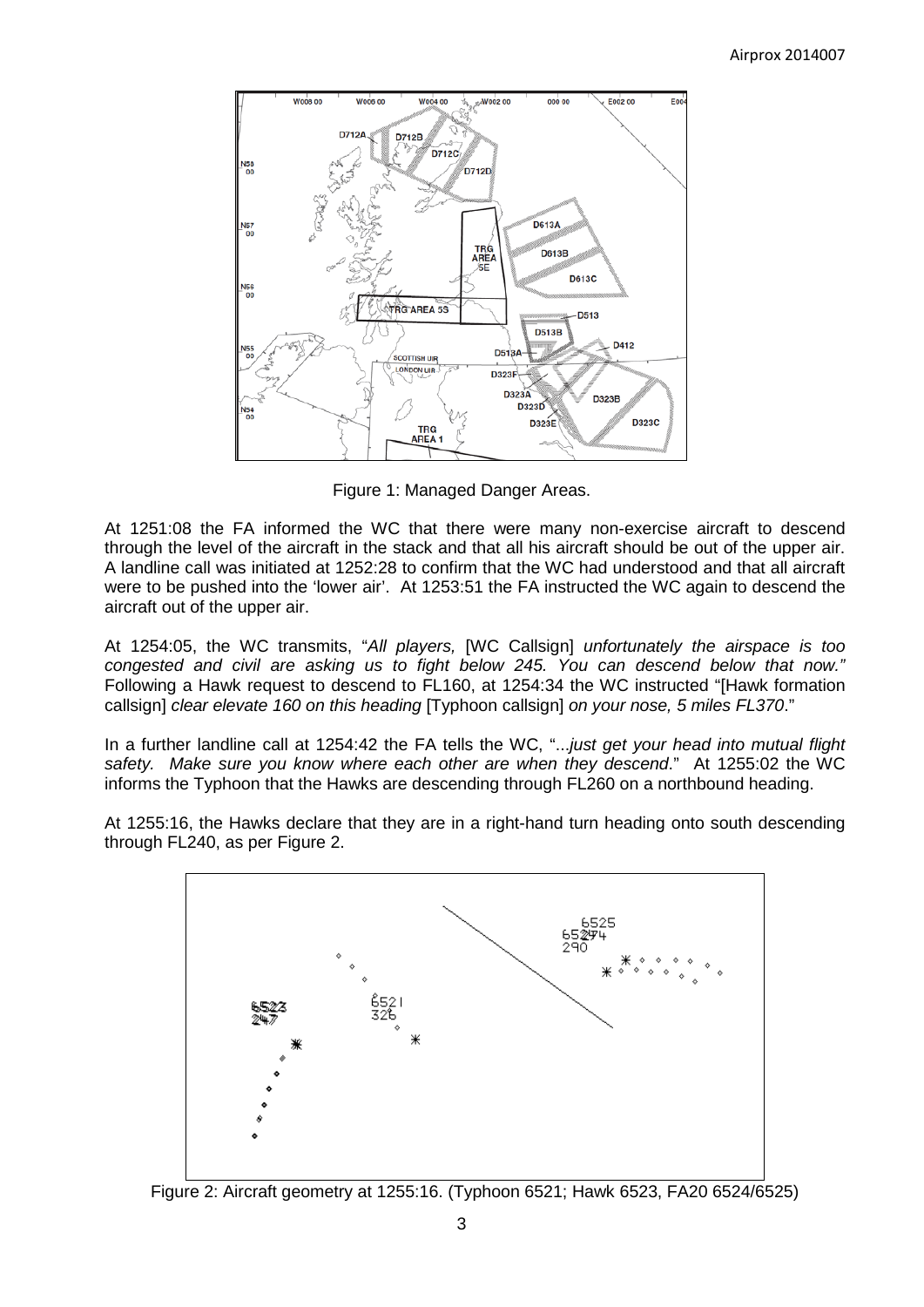At 1255:21 the WC informs the Falcons, "*for your descent maintain [inaudible] a heading of 270 that will keep you clear of both other players*." The Falcon callsign confirms a heading of 270 degrees at 1255:28 and requests, "*maintaining heading of 270 and we're looking for the block 19…FL190, 180*." At 1255:34, the WC replies with "*Roger*", as the Hawks were indicating FL233 and the aircraft were on reciprocal headings with 6.5 nm separation. At this point the Falcon 2 aircraft (squawk 6525) had descended below Falcon 1 (squawk 6524) and the labels are just beginning to separate on the radar replay. As depicted in Figure 3, at 1255:57, the Falcon informs the Hawk, "passing above westbound."



Figure 3: Aircraft geometry at 1255:57.

At 1256:49, the Falcons ask if they are clear to descend to FL190, which is approved by the WC who applies a Traffic Service.

The FA was concerned with the amount of coordination required to maintain the military tracks in the upper air; the plan to descend into Class G airspace was initiated after it was apparent that GAT traffic was getting busier and one track in particular would descend through the levels of the three formations, routing CUTEL to ROBEM from FL380 to FL250. The WC delayed the descent to ensure that traffic coordinated below was clear. The aircraft had been briefed on an operating block and services pertinent to that block at the beginning of the mission; it is SOP not to reiterate the pre-agreed type of service to an aircraft descending out of controlled airspace. The WC descended all aircraft to the pre-briefed operating block and chose to monitor separation tactically rather than provide stepped-descents; at this stage of the sortie, the aircraft were manoeuvring tactically to marshal for the mission. The Hawks requested descent to FL160 and the Falcons chose their block of FL180 to FL190, presumably to cater for split levels as they did not enter cloud as a formation. The Typhoon was asked if it was content with a Traffic Service and it elected to descend to FL170. There were no positive control instructions and Traffic Information was only passed to the Typhoon. The WC did issue a heading to the Falcons but no specific Traffic Information was attached. The UK MIL AIP (ENR 1-6-6) states that under a Radar Control Service (RCS), IFR separation need not be maintained for VFR/VFR operations; although controllers shall pass traffic information to VFR flights on other VFR flights and give traffic avoidance advice if requested. Upon leaving Class C for Class G airspace, UK FIS were available, as outlined in the CAP774.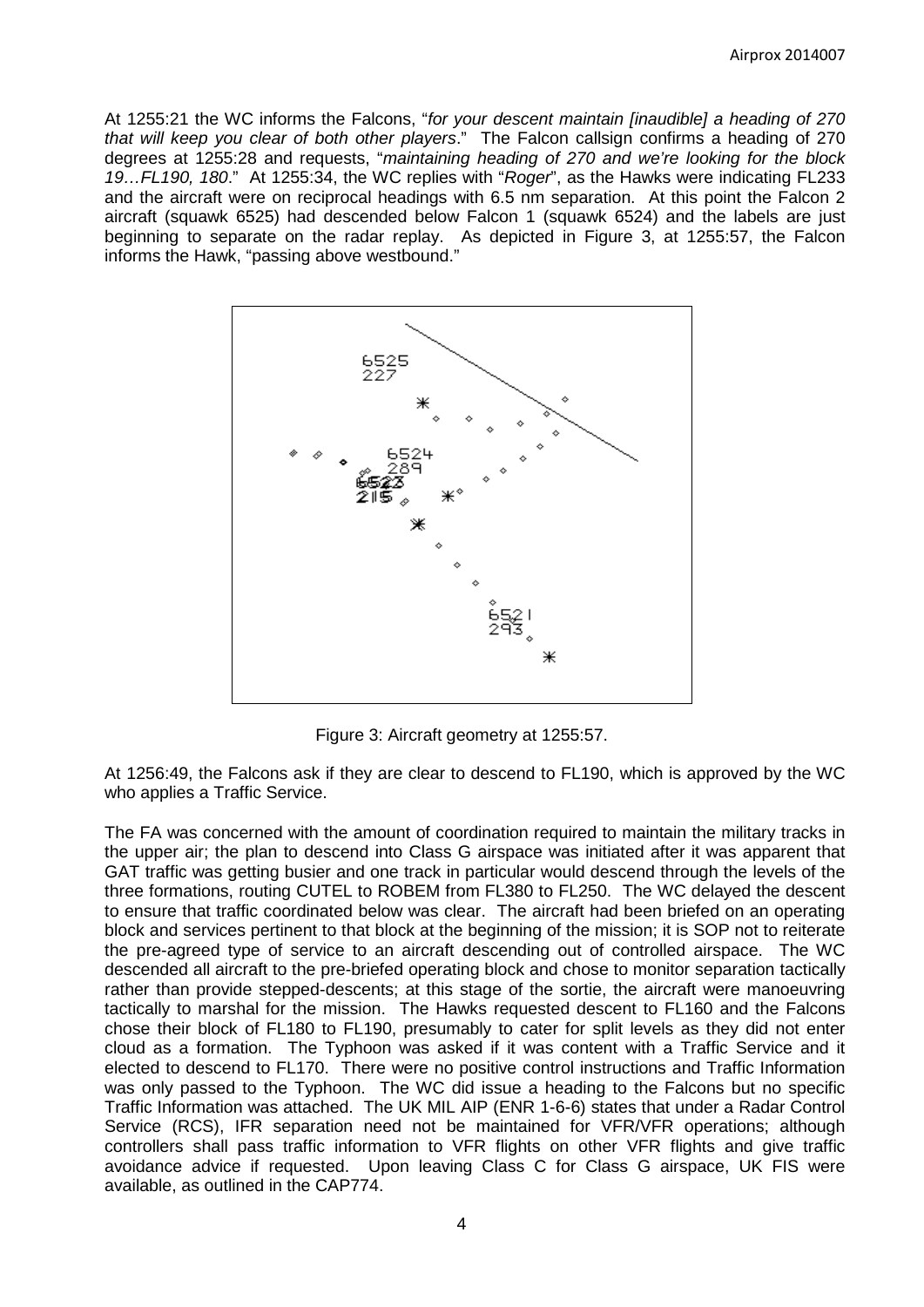At the time of passing the 270° heading to the falcons, 7nms existed between the Falcons and the Hawks, and the radius of the Hawk right-hand turn and closing speed meant that Falcon 2, who had descended 6000ft below Falcon 1, was on a course for the Hawks; the turn onto 270° meant a reversal of the left turn, and the Falcon pilot reports that this delayed the vertical avoiding action. Falcon 2 eventually took a NW Avoiding Action as Falcon 1's westerly heading took it toward the Hawk formation; Falcon 1's slower rate of descent kept it 7000ft above the Hawks.

The sortie required tactical freedom to allow crews to manoeuvre into position, and the plan to separate the aircraft as they descended was based on the pre-briefed sanctuaries, designed to provide deconfliction. Separation was left to the crews (who had a block and a 'play area') and monitored by the WC. The pressure was on the WC to get the aircraft in descent and this meant descending all the formations and monitoring their Mode C during concurrent descents. By descending all formations at the same time, rather than stepped descents to individual aircraft formations, the WC was susceptible to distraction or workload increases that could place demands on the monitoring function.

Where possible, the controller attempted to provide tactical freedom to the crews and the decision to allow the aircraft to manage their own descent profiles can be seen in this light. The WC witnessed a high workload and this was added to by frequent landline calls to and from the FA: the FA was in a different part of the control room which meant that landline calls were made for all liaison calls. If the FA had been on an adjacent console, liaison would have been quicker and less demanding on controller resources than a landline call. The FA had the 'bigger picture' and the WC would have benefitted from the FA being closer at hand. It was noted in the reports that additional in-briefing time may have aided the WC in fully understanding the complex tactical and airspace requirements. Furthermore, the WC was the subordinate controller and the lead controller had a lower workload. Better management of the tasking may have more evenly distributed the workload and prevented the WC from reaching capacity.

The Falcon 2 rate of descent was greater than that of the Hawks and the Falcon labels may have overlapped, possibly masking the quicker rate of descent of Falcon 2. The high workrate being experienced by the WC meant that he/she was acting reactively and the westerly heading given to the Falcons was not supported with Traffic Information. Although the WC initially felt the loading was within capacity, the dynamic nature of the task could change that position, and human capabilities and attention are susceptible to misjudgement of workload. The WC appeared to be working to capacity because of the increased landline liaison and high volume of conflicting GAT. The high workload, the positioning of the FA, the tasking allocation, the weather conditions in the new operating area, the complexity of the mission and the non-segregated airspace selected by the crews, add context to the situation.

TCAS did work as a barrier and it allowed the Falcon 2 to take avoiding action; other barriers were not present. The Hawks were not fitted with TCAS and were not aware of the Airprox; as the crews descended into IMC, they could not 'see and avoid'. The WC was not made aware of the in-flight Met conditions and the pre-briefed Traffic Service may not have been the most suitable for the conditions. Separation procedures and Traffic Information were absent as barriers and the Supervision provided assistance, but also distracted the WC because of the set up.

#### **UKAB Secretariat**

The MMATM Chapter 11.3 states:

**In Class C Airspace.** In Class C airspace standard separation between aircraft operating under VFR need not be applied; pilots operating under VFR will be passed traffic information on other VFR flights and **should** be given traffic avoidance advice if they request it.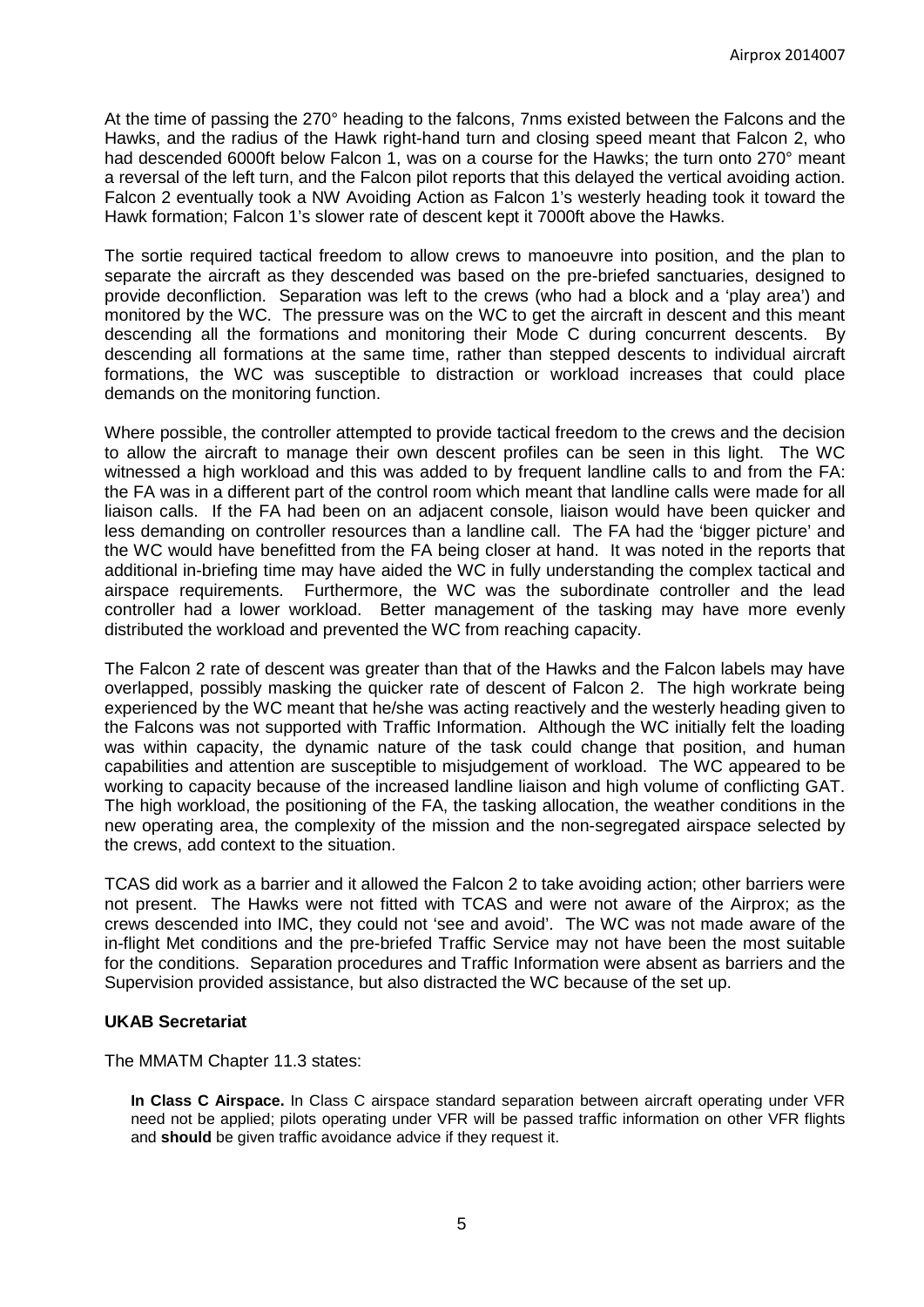Notwithstanding whether the controller called the traffic, both pilots were equally responsible for collision avoidance and for not flying into such proximity as to create a danger of collision<sup>[1](#page-5-0)</sup>. If the geometry is considered to be converging then the FA20 pilot was required to give way to the Hawk, which he did<sup>[2](#page-5-1)</sup>.

## **Comments**

#### **HQ Air Command**

This incident is a perfect storm of airspace, weather and traffic all having an effect that was unforeseen in the planning stages. The decision to continue the training initially in the unsegregated Upper Air above D513 (after D613 was declared unfit) exposed the players to CAT that probably saturated the capacity of the WC. The subsequent decision to descend all players out of the Class A airspace and into the Lower Air, whilst intending to ensure deconfliction from further CAT, was executed without sufficient regard for the dynamic profiles of each player. It appears that the WC remained task-focussed to the detriment of Flight Safety at this stage, as each player attempted to carry out their own deconfliction during the descent. Furthermore, had the Hawks requested a Deconfliction Service as they descended towards IMC they may have been better-placed to avoid the FA20 approaching from the East (either due to receipt of the DS or, if the DS was denied, through a decision to remain VMC and preserve the ability to deconflict visually).

#### **Summary**

An Airprox was reported on  $27<sup>th</sup>$  Jan 2014 between a FA20 and a pair of Hawks at FL210. Both aircraft were operating on a training exercise together and were under the control of the weapons controller when a decision was made to descend all of the exercise traffic below FL245. It was during this descent phase that the FA20 received a TCAS warning on the proximity of the Hawks and took action to break the collision geometry, shortly afterwards the controller issued a heading to keep clear. Both pilots were IMC and the Hawks were unaware of the incident until landing.

#### **PART B: SUMMARY OF THE BOARD'S DISCUSSIONS**

Information available included reports from the pilots of both ac, transcripts of the relevant RT frequencies, radar photographs/video recordings, reports from the aerospace battle managers involved and reports from the appropriate ATC and operating authorities.

In discussing this incident the Board looked first at events prior to the sortie. The forecast sea-state should have been recognised as a factor that might have precluded holding the exercise in D613, as should have the fact that forecast weather might require coordinated flight through cloud. The Board wondered how thorough had been the pre-flight planning and briefing, and whether the aircraft package commander had fully assimilated that contingency plans might be required. It was evident to the Board that no robust plan of action had been devised for the aircraft to descend if the Upper Air was not available, and the WC was not aware of any formal plan for descending the aircraft to their sanctuary levels, let alone for the aircraft to be IMC in the descent. The Board opined that the aircraft package commander should have taken more control of the plan, and the conduct of the sortie, in order to avoid any risk that pressing on with the mission would be at the expense of flight safety.

When considering the actions of the pilots of the FA20 and the Hawks, the Board noted that neither party told the WC that they were descending IMC; furthermore, they had chosen a Traffic Service for the descent when they would have been better served by a Deconfliction Service given that they would be IMC. The Board were perplexed that the package's pilots seemed content to descend in IMC in proximity with each other without properly deconflicting their respective tracks; they appeared to assume that the WC would automatically deliver a degree of separation that he had not agreed

<span id="page-5-0"></span><sup>&</sup>lt;sup>1</sup> Rules of the Air 2007 (as amended), Rule 8 (Avoiding aerial collisions).<br><sup>2</sup> Ibid., Rule 9 (Converging)

<span id="page-5-1"></span>